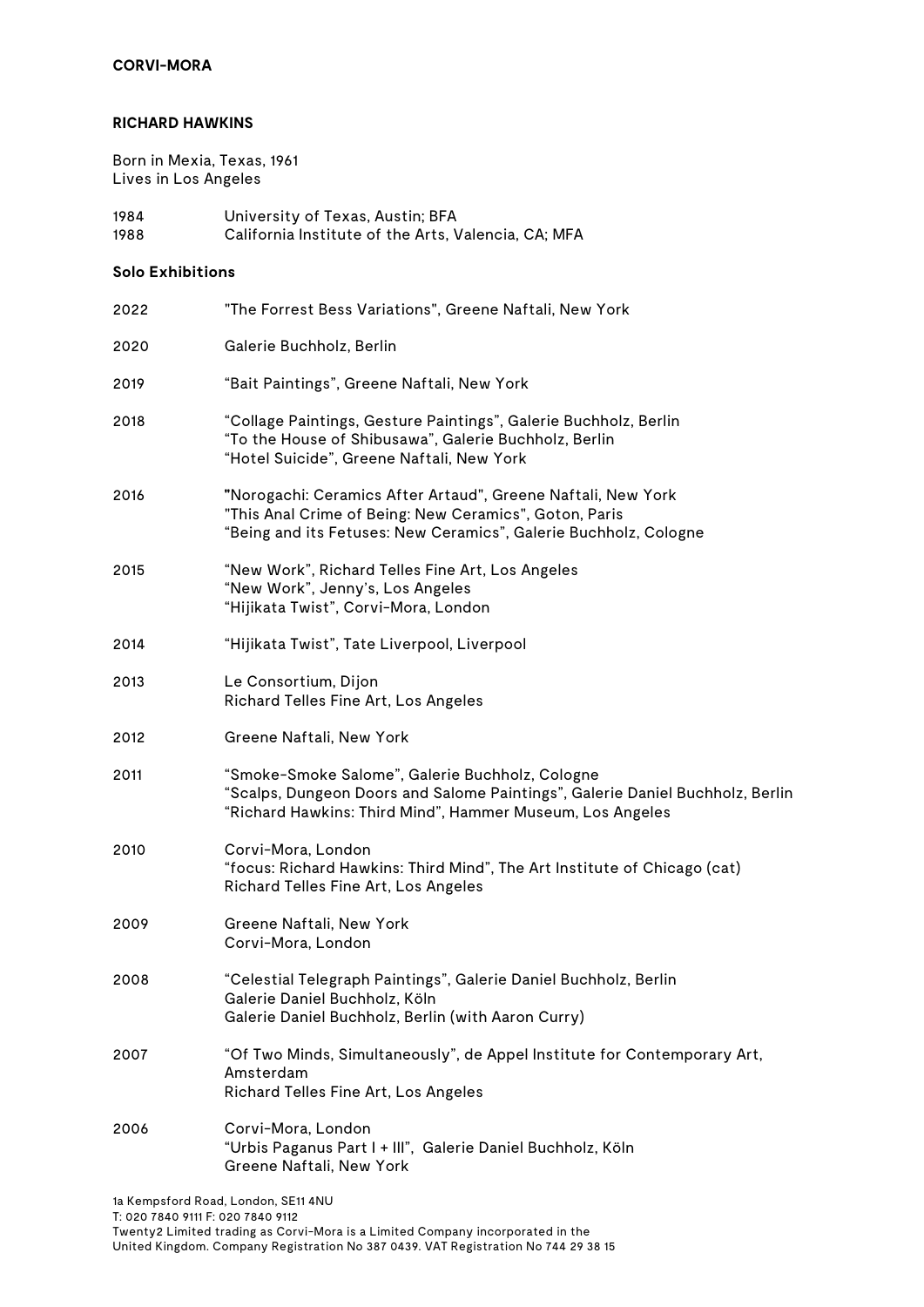| 2004 | Richard Telles Fine Art, Los Angeles<br>Corvi-Mora, London<br>Galerie Daniel Buchholz, Köln                 |
|------|-------------------------------------------------------------------------------------------------------------|
| 2003 | Kunstverein Heilbronn, Heilbronn<br>Galerie Praz-Delavallade, Paris<br>Richard Telles Fine Art, Los Angeles |
| 2002 | Galerie Daniel Buchholz, Köln<br>Corvi-Mora, London                                                         |
| 2001 | Galerie Praz-Delavallade, Paris                                                                             |
| 2000 | Richard Telles Fine Art, Los Angeles<br>Corvi-Mora, London<br>Galerie Daniel Buchholz, Köln                 |
| 1999 | Richard Telles Fine Art, Los Angeles<br>Galerie Praz-Delavallade, Paris                                     |
| 1998 | Ynglingagatan 1, Stockholm                                                                                  |
| 1997 | Richard Telles Fine Art, Los Angeles                                                                        |
| 1996 | Feature, New York<br>Richard Telles Fine Art, Los Angeles                                                   |
| 1995 | Richard Telles Fine Art, Los Angeles<br>Ynglingagatan 1, Stockholm                                          |
| 1993 | Richard Telles Fine Art, Los Angeles<br>Feature, New York, NY                                               |
| 1992 | Mincher/Wilcox Gallery, San Francisco<br>Roy Boyd Gallery, Santa Monica                                     |

#### **Two Person Exhibitions**

2019 Richard Telles Fine Art, Los Angeles (with John McAllister)

## **Selected Group Exhibitions**

| 2019 | "Maskulinitäten", Bonner Kunstverein, Bonn / Kölnischer Kunstverein, Cologne / |
|------|--------------------------------------------------------------------------------|
|      | Kunstverein für die Rheinlande und Westfalen, Düsseldorf                       |
|      | "My Head is a Haunted House", curated by Charlie Fox, Sadie Coles HQ, London   |
|      | "Dracula's Wedding", curated by Charlie Fox, Rodeo, London                     |
|      | "Machine of Instant Utility", Cabinet, London                                  |
|      | "Pacific Rim Job", Richard Telles Fine Art, Los Angeles                        |
|      | "Dirty Protest: Selections from the Hammer Contemporary Collection", Hammer    |
|      | Museum, Los Angeles                                                            |
|      | "Open House: Elliott Hundley", curated by Elliott Hundley and Bryan Barcena,   |
|      | Museum of Contemporary Art, Los Angeles                                        |
|      | "The Orchid and the Wasp", Robert Heald Gallery, Wellington                    |
|      |                                                                                |
|      |                                                                                |

2018 "Sperm Cult", LAXART, Los Angeles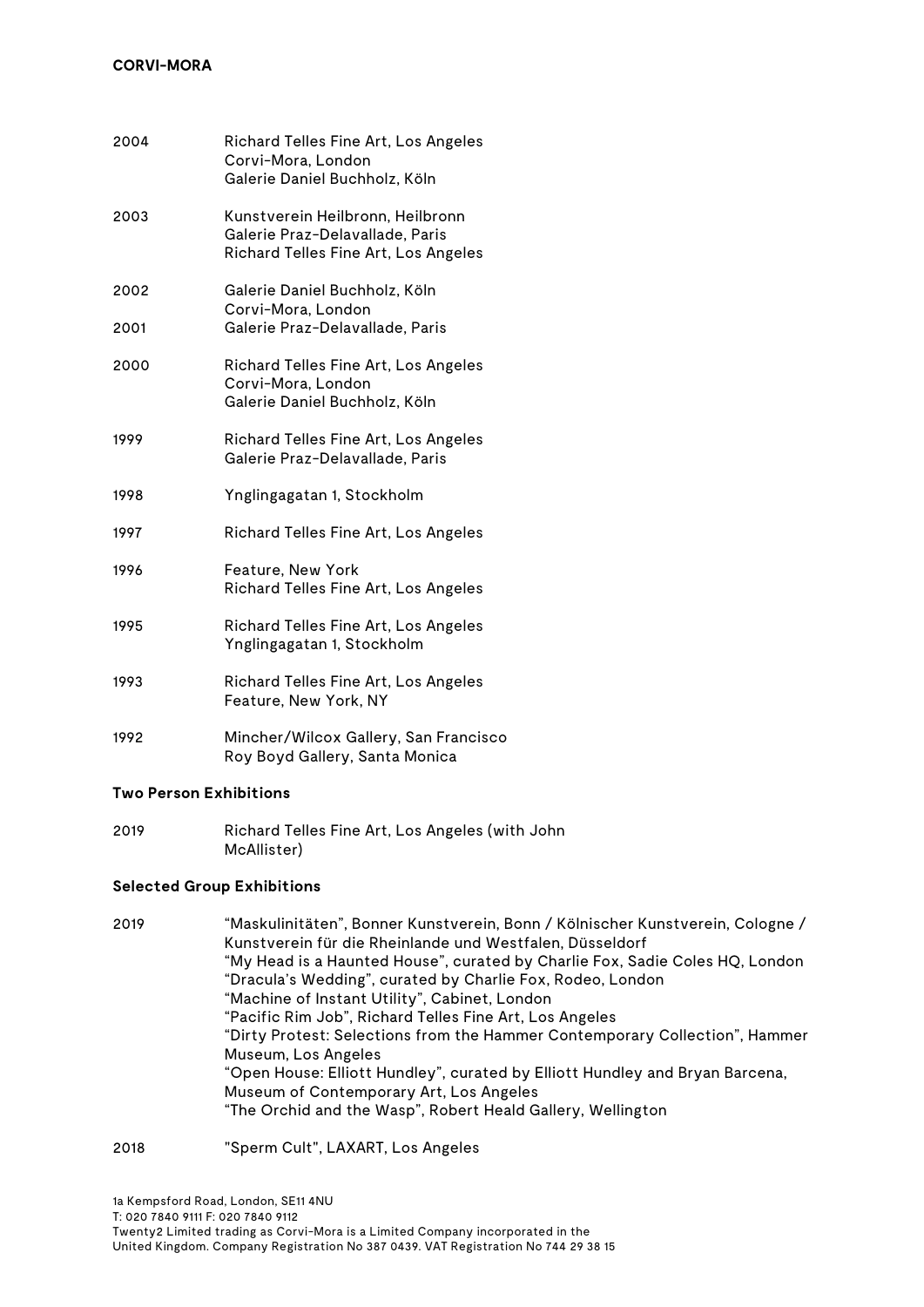|      | "Tom House: The Work and Life of Tom of Finland", Museum of Contemporary<br>Art Detroit, Detroit                                                                                                                                                                                                                                                                                                                                                                                                                                                                                                                                                            |
|------|-------------------------------------------------------------------------------------------------------------------------------------------------------------------------------------------------------------------------------------------------------------------------------------------------------------------------------------------------------------------------------------------------------------------------------------------------------------------------------------------------------------------------------------------------------------------------------------------------------------------------------------------------------------|
| 2017 | "Strange Attractors: The Anthology of Interplanetary Folk Art Vol. 1. Life on<br>Earth", Redling Fine Art, Los Angeles<br>"Section Littéraire", Kunsthalle Bern<br>"Living Apart Together: Acquisitions from the Hammer Contemporary<br>Collection", Hammer Museum, Los Angeles<br>"In the Hopes of Not Being Considered", Kate Werble Gallery, New York                                                                                                                                                                                                                                                                                                    |
| 2016 | "Between Something and Nothing", Richard Telles Fine Art, Los Angeles<br>"Me, Myself, I", China Art Objects, Los Angeles                                                                                                                                                                                                                                                                                                                                                                                                                                                                                                                                    |
| 2015 | "Theory of Achievement", Yale Union, Portland<br>"Classicicity", curated by Ruth Allen and James Cahill, Bresse Little, London<br>"Z-ing", Richard Telles Fine Art, Los Angeles<br>"Works on Paper", Greene Naftali Gallery, New York<br>"Collecting Lines. Drawings from the Ringier Collection (Chapter I + II)", curated<br>by Arthur Funk and Beatrix Ruf, Villa Flora, Winterthur (catalogue)<br>"Picasso in der Kunst der Gegenwart / After Picasso: 80 Contemporary Artists",<br>Deichtorhallen, Hamburg / Wexner Center for the Arts, Columbus (catalogue)<br>"Your smarter than me. i don't care", Williams College Museum of Art,<br>Williamstown |
| 2014 | "Richard Hawkins & William S. Burroughs, Cerith Wyn Evans, Isa Genzken, Tom of<br>Finland", Galerie Buchholz, Berlin<br>"Saying yes to everything", Honor Fraser, Los Angeles<br>"The Crime Was Almost Perfect", PAC Padiglione d'Arts Contempoanea, Milan;<br>Witte de With Contemporary Art, Rotterdam (cat)                                                                                                                                                                                                                                                                                                                                              |
| 2013 | Federica Schiavo Gallery, Rome<br>"A Point of View: Selected Gifts from the Laurence A. Rickels Collection",<br>MOCA, Los Angeles                                                                                                                                                                                                                                                                                                                                                                                                                                                                                                                           |
| 2012 | "Automaton", Galerie Buchholz, Cologne                                                                                                                                                                                                                                                                                                                                                                                                                                                                                                                                                                                                                      |
| 2011 | "Cornfabulation", David Kordansky Gallery, Los Angeles<br>Camulodunum", Firstsite, Colchester (cat)<br>"Quodlibet III - Alphabet and Instruments", Galerie Bucholz, Berlin<br>"Weekend In Valmouth", Ancient & Modern, London                                                                                                                                                                                                                                                                                                                                                                                                                               |
| 2010 | "BigMinis", CAPC Musée d'art Contemporain, Bordeaux<br>"The Page", Kimmerich, New York<br>"Sur Le Dandysme Aujourd'Hui", Centro Galego de Arte Contemporanea,<br>Santiago de Compostela (cat)                                                                                                                                                                                                                                                                                                                                                                                                                                                               |
| 2009 | "Beg Borrow and Steal", Rubell Family Collection, Miami (cat)<br>"Rotating Views No.2 - Works from the Astrup Fearnley Collection", Astrup<br>Fearnley Museum of Modern Art, Oslo, Norway<br>"Round Up", Richard Telles Fine Art, Los Angeles<br>"Quodlibet" Galerie Daniel Buchholz, Cologne<br>"Compass in Hand: Selections from the Judith Rothschild Foundation<br>Contemporary Drawings Collection", Museum of Modern Art, New York (cat)<br>"Das Gespinst", Museum Abteiberg, Monchengladbach, Germany                                                                                                                                                |
| 2008 | "Three Black Minutes", Künstlerhaus Stuttgart, Stuttgart<br>David Kordansky Gallery, Los Angeles                                                                                                                                                                                                                                                                                                                                                                                                                                                                                                                                                            |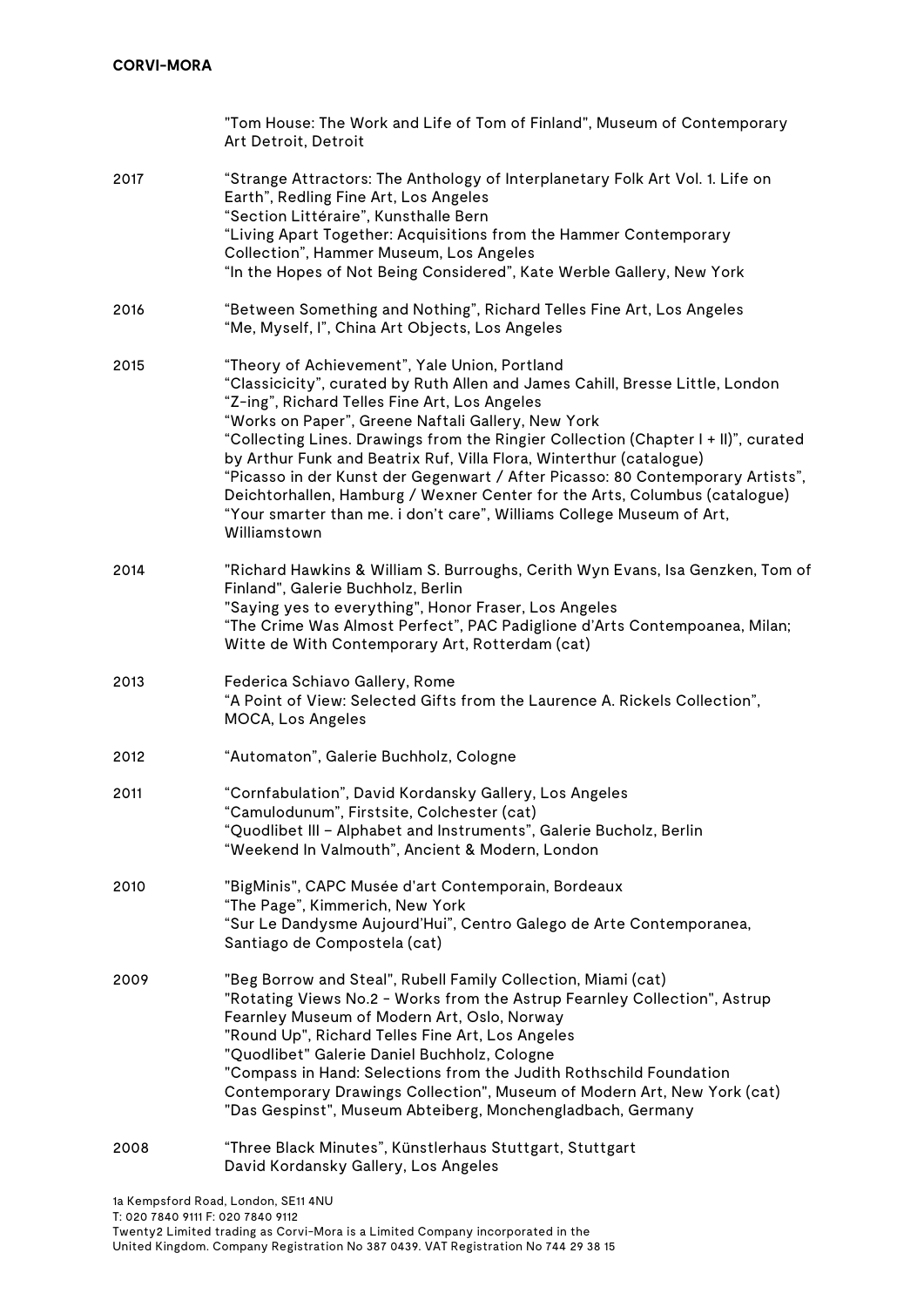|      | Greene Naftali, Los Angeles<br>"Just Different", Cobra Museum of Modern Art, Amstelveen, NL<br>"Index: Conceptualism in California from the Permanent Collection", Museum of<br>Contemporary Art, Los Angeles<br>"Painting Now and Forever, Part II", Greene Naftali/Matthew Marks,<br>New York<br>"You, Whose Beauty was Famous in Rome", Mandarin Gallery, Los Angeles<br>"Fit to Print", Gagosian Gallery, New York                                                                                                                                                                                                                                                                                                                                                                                                                                                                                                                                                                                                                                                                                                                                                                                                                                                                                         |
|------|----------------------------------------------------------------------------------------------------------------------------------------------------------------------------------------------------------------------------------------------------------------------------------------------------------------------------------------------------------------------------------------------------------------------------------------------------------------------------------------------------------------------------------------------------------------------------------------------------------------------------------------------------------------------------------------------------------------------------------------------------------------------------------------------------------------------------------------------------------------------------------------------------------------------------------------------------------------------------------------------------------------------------------------------------------------------------------------------------------------------------------------------------------------------------------------------------------------------------------------------------------------------------------------------------------------|
| 2007 | "If Everybody Had An Ocean. Brian Wilson An Art Exhibition", CAPCX Musée<br>d'art Contemporain, Bordeaux; Tate St. Ives, St. Ives, UK<br>"Strange Events Permit Themselves the Luxury of Occurring", Camden Arts<br>Centre, London<br>"Post Rose: Artists In and Out of the Hazard Park Complex", Galerie Christian<br>Nagel, Köln<br>"Makers & Modelers: Works in Ceramic", Gladstone Gallery, New York<br>"Uneasy Angel / Imagine Los Angeles", Monika Sprüth Philomene Magers,<br>München<br>"You Always Move in Reverse", Leo Koenig Gallery, New York (curated by Bjarne<br>Melgaard)<br>"Good Morning, Midnight", Casey Kaplan, New York (curated by Bruce Hainley)<br>"L.A. Desire (Part II)", Galerie Dennis Kimmerich, Düsseldorf (curated by Wilhelm<br>Schürmann)<br>"L.A. Desire (Part I)", Galerie Dennis Kimmerich, Düsseldorf (curated by Wilhelm<br>Schürmann)<br>"STUFF: International Contemporary Art from the Collection of Burt Aaron",<br>Museum of Contemporary Art Detroit, Michigan<br>"RAW Among The Ruins", MARRES Centre for Contemporary Culture, Maastricht<br>"Rita McBride" / "The Candidate by Richard Hawkins", Schürmann, Berlin<br>"Flipside Exterior", Overduin and Kite, Los Angeles (curated by Richard<br>Hawkins)<br>"Good Morning, Midnight", Casey Kaplan, New York |
| 2006 | "Red Eye. LA Artists from the Rubell Family Collection", Rubell Family Collection,<br>Miami<br>"Under Pressure", Art:Concept, Paris<br>Richard Telles Fine Art, Los Angeles<br>"Among the Ash Heaps and Millionaires", Ancient & Modern, London<br>"Elective Identities", Galerie Daniel Buchholz, Köln<br>"The Swan Is Very Peaceful", Richard Telles Fine Art, Los Angeles<br>Galerie Daniel Buchholz at Metro Pictures, Metro Pictures Gallery, New York<br>Shane Campbell Gallery, Oak Park, Illinois<br>Attese Biennale di Ceramica nell'arte Contemporanea, Albissola Marina, Vado<br>Ligure (cat)                                                                                                                                                                                                                                                                                                                                                                                                                                                                                                                                                                                                                                                                                                       |
| 2005 | "The Blake Byrne Collection", Museum of Contemporary Art, Los Angeles (cat)<br>"Paris-Londres: Le Voyage Intérieur", Espace Electra, Paris<br>"plip, plip, plippity", Richard Telles Fine Art, Los Angeles                                                                                                                                                                                                                                                                                                                                                                                                                                                                                                                                                                                                                                                                                                                                                                                                                                                                                                                                                                                                                                                                                                     |
| 2004 | "Teil 2, Quodlibet", Galerie Daniel Buchholz, Köln<br>"shortlybeforeafter", The Photographic Collection, Cultural Foundation, Köln<br>"3-Day Weekend", Central Park, New York (curated by Dave Muller)<br>"Powered by Emotions", Frankfurter Kunstverein, Frankfurt (in conjunction with<br>Ursula Blickle Stiftung)                                                                                                                                                                                                                                                                                                                                                                                                                                                                                                                                                                                                                                                                                                                                                                                                                                                                                                                                                                                           |
| 2003 | "Wit From Rainbow Part 1", The Project, Los Angeles (curated by Katie Brennan)<br>"Hans Broek, Taft Green, Richard Hawkins", Richard Telles Fine Art, Los Angeles<br>"Honey, I rearranged the collection", 1a Kempsford Road, London                                                                                                                                                                                                                                                                                                                                                                                                                                                                                                                                                                                                                                                                                                                                                                                                                                                                                                                                                                                                                                                                           |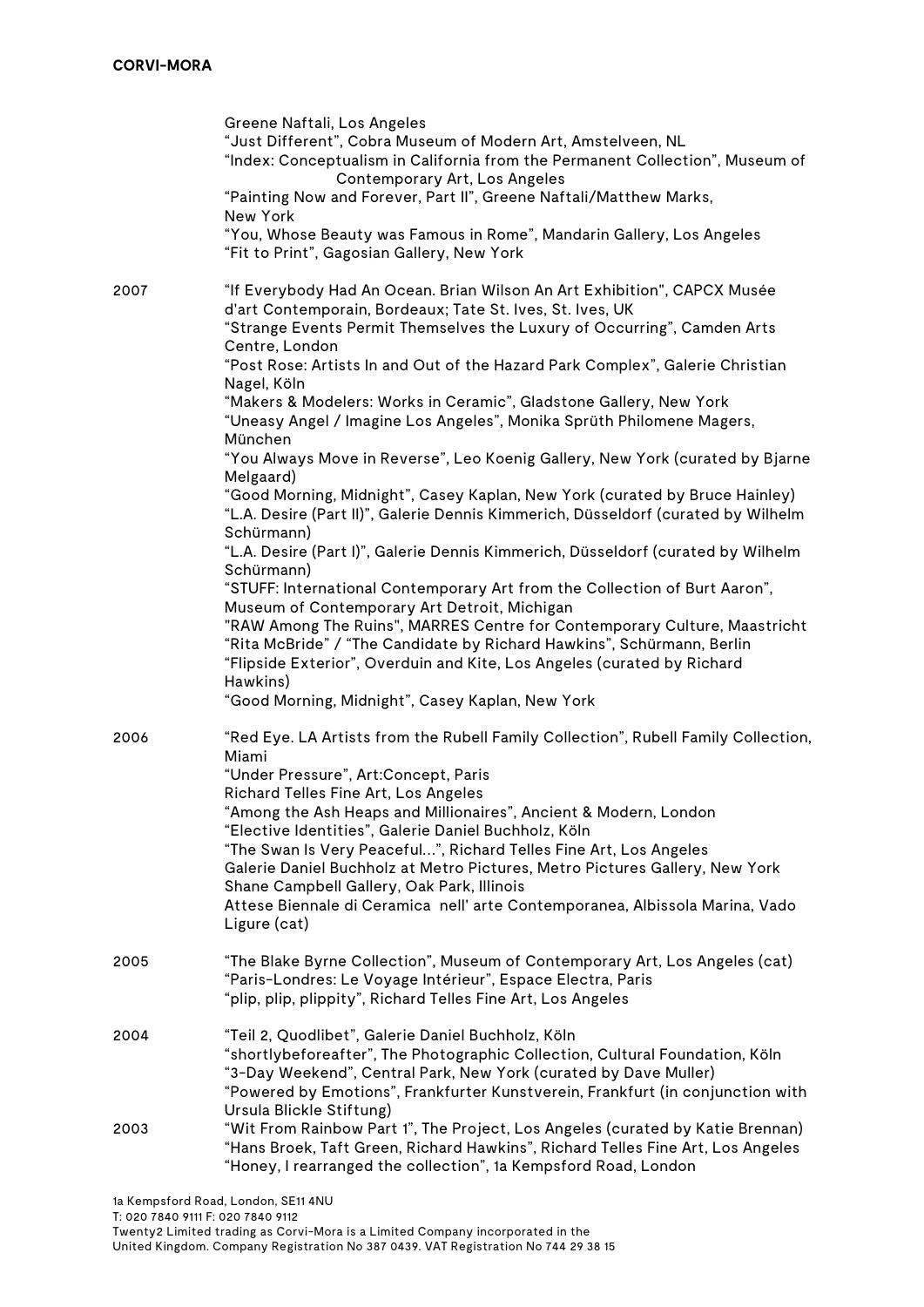|      | "Ishtar", Midway Contemporary Art, St. Paul, MN (curated by Bruce Hainley)<br>(cat)                                                                                                                                                                                                                                                                                                                                                                                                                                                                                                                                                                                                                                                                                                             |
|------|-------------------------------------------------------------------------------------------------------------------------------------------------------------------------------------------------------------------------------------------------------------------------------------------------------------------------------------------------------------------------------------------------------------------------------------------------------------------------------------------------------------------------------------------------------------------------------------------------------------------------------------------------------------------------------------------------------------------------------------------------------------------------------------------------|
| 2002 | "Phil", Hollywood, Los Angeles<br>"The Galleries Show: Contemporary Art in London", The Royal Academy of Arts,<br>London<br>"Sammlung Schürmann", K21 Kunstsammlung in Ständehaus, Düsseldorf<br>"Works from the collection of Sammlung Schürmann", Kunsthalle Baden-Baden,<br>Baden-Baden (cat)<br>"L.A. On My Mind: Recent Acquisitions from MOCA's Collection", Museum of<br>Contemporary Art, Los Angeles<br>"Grey Gardens", Michael Kohn Gallery, Los Angeles (curated by Bruce Hainley)<br>"Mirror Image", UCLA Hammer Museum, Los Angeles<br>"Richard Hawkins, Stan Kaplan, Pae White", Richard Telles Fine Art, Los Angeles<br>"Crisp", Marianne Boesky Gallery, New York<br>"Dragueur", Transmission Gallery, Glasgow                                                                  |
| 2001 | "Heads or Tails", Galerie Praz-Delavallade, Paris<br>"The Communications Department", Anthony Wilkinson Gallery, London<br>(curated by Alex Farquharson)                                                                                                                                                                                                                                                                                                                                                                                                                                                                                                                                                                                                                                        |
| 2000 | "Thirty Curators", Concept Art Gallery, Pittsburgh<br>"Hairy Forearm's Self-Referral", Feature, New York<br>Galerie Daniel Buchholz, Köln<br>"2002", M du B, F, H & g, Montreal<br>"Unravelling Desire", Center for Curatorial Studies, Bard College, Annandale on<br>Hudson, New York (curated by Gregory Sandoval) (cat)                                                                                                                                                                                                                                                                                                                                                                                                                                                                      |
| 1999 | "Art in the Age of the Consumer: Works from the Collection of the Museum of<br>Contemporary Art", Feldman Gallery, Pacific Design Center, Los Angeles<br>"Curious.parking@stupendous.strawberry", Galerie S&H Buck, Gent, Belgium<br>(cat)<br>"Persuasion: tales of commerce and the avant-garde", University of Buffalo Art<br>Gallery, Buffalo (cat)<br>"Youth Studies", Post, Los Angeles<br>"Etcetera", Spacex Gallery, Exeter                                                                                                                                                                                                                                                                                                                                                              |
| 1998 | "Head", Spanish Kitchen, Los Angeles<br>"The Unreal Person: Portaiture in the Digital Age", Huntington Beach Art Center,<br>Huntington Beach, CA (curated by Irit Krieger) (cat)<br>"Science", Feature, New York<br>"Fantastic Matter of Fact", Galerie Krinzinger, Vienna (curated by Dave Müller)<br>"Codex USA: works on paper by American artists", Entwistle, London<br>"More", Xavier La Boulbenne, New York (curated by Tony Payne)<br>"In Your Face", The Warhol Museum, Pittsburgh<br>"Hollywood Satan", Mark Moore Gallery, Santa Monica<br>"He Swam Down, Away", Audiello Fine Art, New York (curated by Tony Payne)<br>"More", XL Gallery, New York (curated by Tony Payne)<br>"WOp: works on/off paper", ANP, Antwerp<br>"Richard Hawkins, Scott Hug, Jeff Ono", Feature, New York |
| 1997 | "Yardsale", Special K. Exhibitions, Los Angeles<br>"Scene of the Crime", Armand Hammer Museum of Art and Cultural Center,<br>UCLA, Los Angeles (curated by Ralph Rugoff)<br>"Gnarleyand", Feature, New York<br>"Hello", Feature, New York<br>"Chill", University of California Gallery, Irvine                                                                                                                                                                                                                                                                                                                                                                                                                                                                                                  |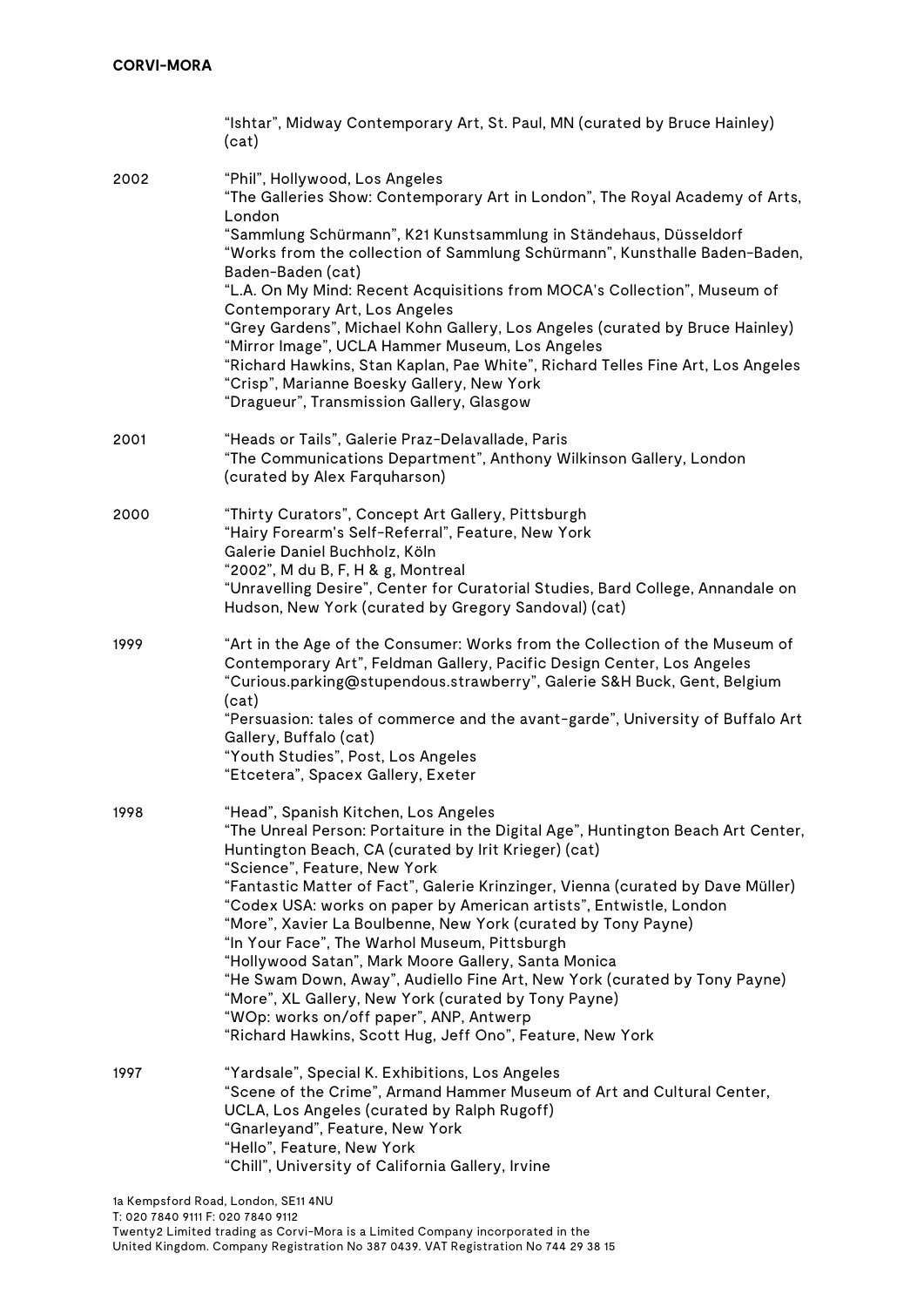| 1996 | "Ginny Bishton, Richard Hawkins, Pae White", Richard Telles Fine Art, Los<br>Angeles<br>"How will we behave?", Robert Prime, London<br>"Tangles", Otis Gallery, Otis College of Art and Design, Los Angeles<br>"Nirvana: Capitalism and the Consumed Image", Center of Contemporary Art,<br>Seattle                                                                                                                                                                                                                                                                                                                                                                                                                                                                                                               |
|------|-------------------------------------------------------------------------------------------------------------------------------------------------------------------------------------------------------------------------------------------------------------------------------------------------------------------------------------------------------------------------------------------------------------------------------------------------------------------------------------------------------------------------------------------------------------------------------------------------------------------------------------------------------------------------------------------------------------------------------------------------------------------------------------------------------------------|
| 1995 | "In a Different Light", University Art Museum, Berkeley (curated by Nayland<br>Blake & Larry Rinder) (cat)<br>"Narcissistic Disturbance", Otis Gallery, Otis Gallery of Art & Design, Los<br>Angeles (curated by Michael Cohen) (cat)<br>"Youth Culture Killed my Dog (But I Don't Really Mind)", TBA Exhibition Space,<br>Chicago (cat)<br>"Smells Like Vinyl", Roger Meriams Gallery, New York<br>"It's Only Rock & Roll: Rock & Roll Currents in Contemporary Art", Phoenix Art<br>Museum, Phoenix (curated by David S.Ruben) (cat)<br>"The Moderns", Feature, New York (curated by Tony Payne)<br>"Crystal Blue Persuasion", Feature, New York                                                                                                                                                                |
| 1994 | "Tiny Shoes", New Langton Arts, San Francisco<br>"Slice & Dice", Gallery 400, University of Illinois at Chicago (curated by Susan<br>Sensemann)<br>"Red Rover", Three Day Weekend, Los Angeles (curated by Jory Felice) (cat)<br>"Second Skin", Espace, San Francisco (curated by Charles La Belle)<br>"The Use of Pleasure", Terrain, San Francisco (curated by Robert Nickas) (cat)<br>"Mechanical Reproduction", Galerie Van Gelder, Amsterdam (curated by Jack<br>Jaeger) (cat)<br>"Interdisciplinary", Woodbury University Art Gallery, Burbank (curated by Sue<br>Spaid)<br>"And", Feature, New York<br>Contemporary Art, Los Angeles (curated by Ann Goldstein)<br>"Pure Beauty: Some Recent Works from LA", American Center, Paris; Museum of<br>Contemporary Art, Los Angeles (curated by Ann Goldstein) |
| 1993 | "This Can't Be Love", Clay Doyle Gallery, Los Angeles<br>"Commodity Image", International Center of Photography, New York; Institute<br>of Contemporary Art, Boston; Kunsthal Rotterdam, Rotterdam, The Netherlands;<br>Laguna<br>Art Museum, Laguna Beach; High Museum of Art, Atlanta (curated by Willis<br>Hartshorn)<br>"Stoned (HighLow)", Ruth Bloom Gallery, Santa Monica (curated by Veralyn<br>Behenna & Rick Pirro) (cat)<br>"Trisexual", TRI, Los Angeles<br>"Home Alone", Bliss, Pasadena (curated by Michael Cohen)<br>"Caca", Kiki, San Francisco<br>"Richard Hawkins, Jennifer Pastor, Lily Van der Stokker", Feature, New York                                                                                                                                                                    |
| 1992 | "In Pursuit of a Devoted Repulsion", Roy Boyd Gallery, Santa Monica<br>"Hollywood, Hollywood: Identity Under the Guide of Celebrity", Art Center<br>College of Design, Pasadena, (curated by Fred Fehlau) (cat)<br>"Man Alive", Dooley Le Cappelaine, New York<br>"True Grit", B.B.La Femme Gallery, San Diego<br>"The Mud Club, Winchester Cathedral & Lake Nairobi", Gahlberg Gallery, Arts<br>Center, College of DuPage (curated by Hudson) (cat)<br>"Trouble Over So Much Skin", Feature, New York                                                                                                                                                                                                                                                                                                            |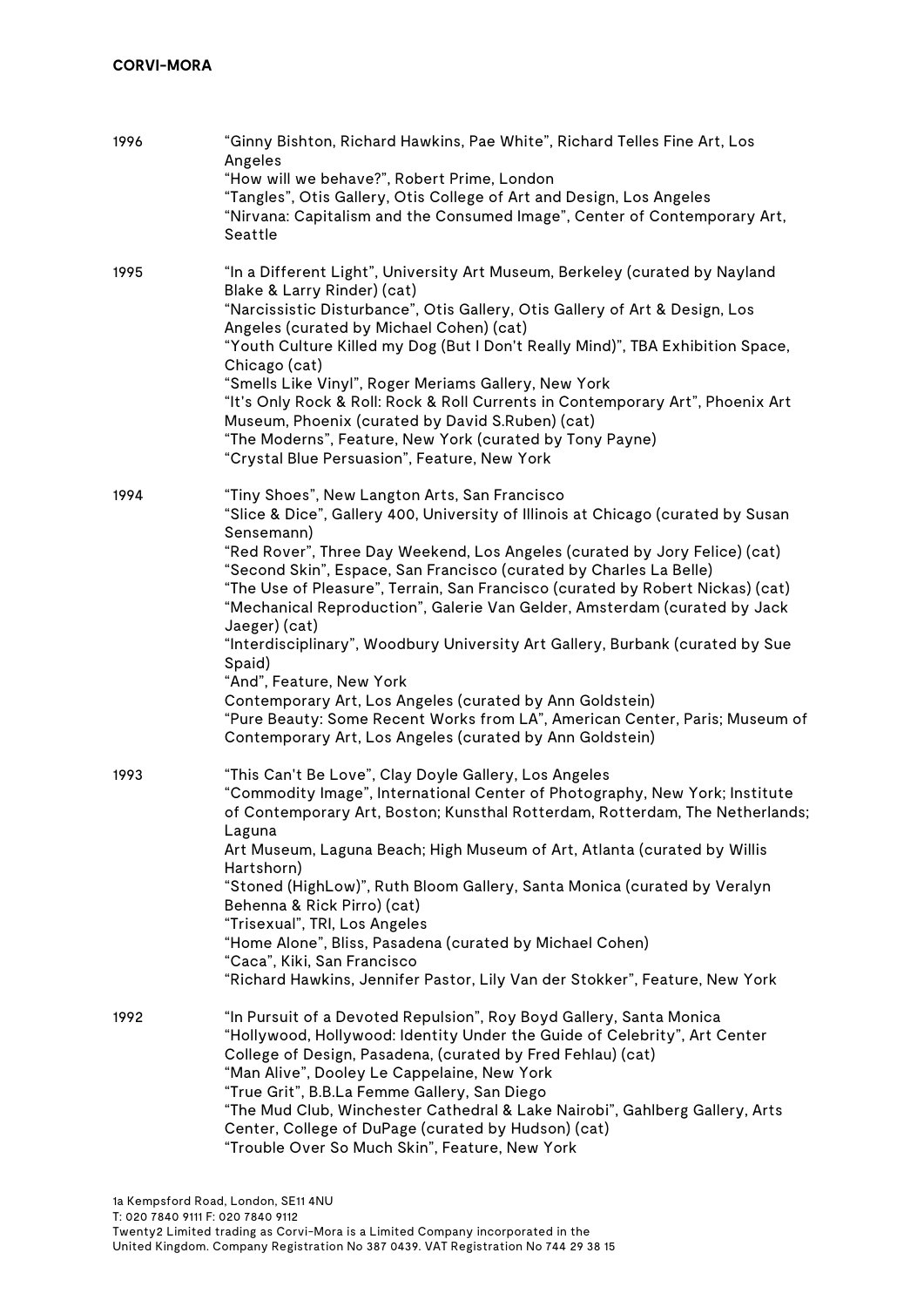| 1991                                          | "Examples Cool and Lonely", Roy Boyd Gallery, Santa Monica (portfolio of<br>lithographs)<br>"Situation: Perspectives on Lesbian and Gay Artists", New Langton Arts, San<br>Francisco (curated by Pam Gregg & Nayland Blake) (cat)<br>"Presenting Rearwards", Rosamund Felsen Gallery, Los Angeles (curated by<br>Ralph Rugoff) (cat)<br>"The Rock Show", Southern Exposure, San Francisco<br>"Richard Hawkins, B.Wurtz, Jory Felice", Roy Boyd Gallery, Santa Monica<br>"Stussy", Feature, New York                                      |  |
|-----------------------------------------------|------------------------------------------------------------------------------------------------------------------------------------------------------------------------------------------------------------------------------------------------------------------------------------------------------------------------------------------------------------------------------------------------------------------------------------------------------------------------------------------------------------------------------------------|--|
| 1990                                          | "Que Overdose!", Mincher/Wilcox Gallery, San Francisco (curated by Nayland<br>Blake) (cat)                                                                                                                                                                                                                                                                                                                                                                                                                                               |  |
| 1989                                          | "Loaded", Richard Kuhlenschmidt Gallery, Los Angeles (curated by Tony Greene<br>& Jeff Beall) (publication)<br>"HoHoHoMo", Feature, New York                                                                                                                                                                                                                                                                                                                                                                                             |  |
|                                               | <b>Curatorships, Editorships, Panels and Related Activities</b>                                                                                                                                                                                                                                                                                                                                                                                                                                                                          |  |
| 2013                                          | "Bob Mizer & Tom of Finland", Museum of Contemporary Art, Los Angeles (co-<br>curator with Bennett Simpson)                                                                                                                                                                                                                                                                                                                                                                                                                              |  |
| 2008                                          | "Flipside Exterior", Overduin & Kite, Los Angeles (curator)                                                                                                                                                                                                                                                                                                                                                                                                                                                                              |  |
| 1993                                          | "Untitled", by Frances Stark, Los Angeles Contemporary Exhibitions, Los<br>Angeles (editor)                                                                                                                                                                                                                                                                                                                                                                                                                                              |  |
| 1991                                          | "Score", a novella by Craig Lee, privately published, Los Angeles (co-editor with<br>Dennis Cooper)<br>"Sweet Oleander", an exhibition of work by Tony Greene, Los Angeles<br>Contemporary Exhibitions, Los Angeles (curator)<br>"Exhausted Autumn", A Collection of Fiction, Criticism, and Testimony for the<br>Exhibition "Sweet Oleander", Los Angeles Contemporary Exhibitions, Los<br>Angeles (editor)<br>"New Trends in Criticism", a panel discussion, OutWrite Gay and Lesbian<br>Writer's Conference, San Francisco (panelist) |  |
| 1989                                          | "Against Nature", Los Angeles Contemporary Exhibitions, Los Angeles (cat)                                                                                                                                                                                                                                                                                                                                                                                                                                                                |  |
| 1988                                          | "Chains of Bitter Illusion", collaborative wall painting with Tony Greene, Los<br>Angeles Contemporary Exhibitions, Los Angeles<br>"AIDS and Democracy", a panel discussion organized by Group Material, DIA Art<br>Foundation, New York (panelist)                                                                                                                                                                                                                                                                                      |  |
| Publication of Fiction, Criticism and Artwork |                                                                                                                                                                                                                                                                                                                                                                                                                                                                                                                                          |  |
| 2013                                          | Richard Hawkins, "Fragile Flowers", Les Presses du Reel, Paris<br>"Paper Tricks: Richard Hawkins on Bob Mizer and Tom of Finland", The<br>Curve/MOCA, November 27                                                                                                                                                                                                                                                                                                                                                                        |  |
| 2008                                          | "Rachel Harrison, Enigmarelle The Statuesque", Parkett, No.82, pp.120-129                                                                                                                                                                                                                                                                                                                                                                                                                                                                |  |
| 2007                                          | Megan Sullivan and Francesca Lacatena, "Research on Tamotsu Yato", MAT # 2,<br>Berlin, pp.13-16                                                                                                                                                                                                                                                                                                                                                                                                                                          |  |
| 2004                                          | "Postmortem: Devil May Sign", ArtUS, June/August, pp.44-45                                                                                                                                                                                                                                                                                                                                                                                                                                                                               |  |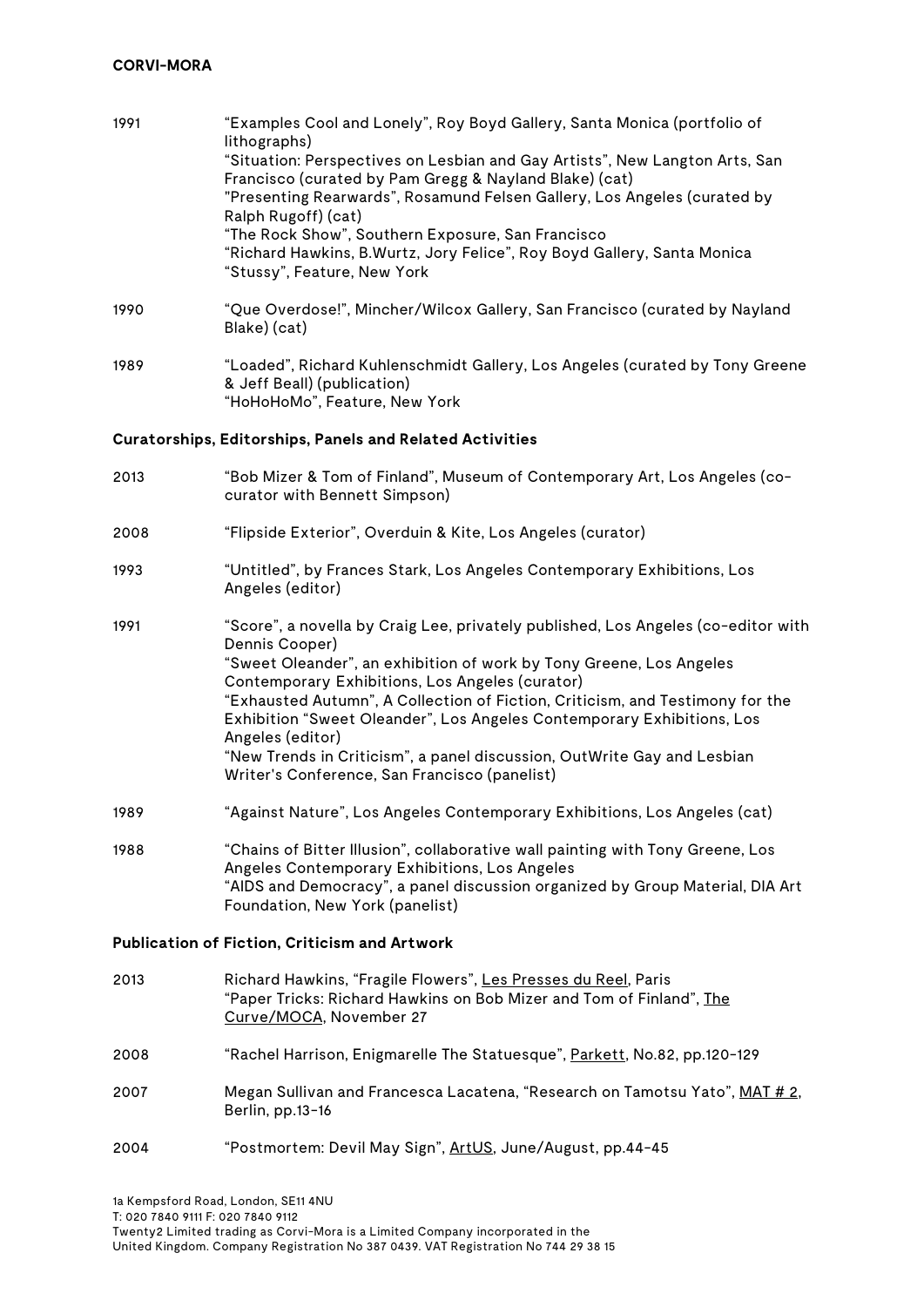| 1992            | Kevin Killian and Dodie Bellamy, Mirage #4/Period(ical) #1, San Francisco<br>Mark Ewert and Mitchell Watkins, Ruh Roh!, Issue One, Winter, published by<br>Feature, New York and Instituting Contemporary Idea, pp.140-144 (reproduction)<br>Wayne Smith and Rex Ray, "The Magician, ME", Some Weird Sin, San Francisco<br>"Paul McCarthy", Art issues, March/April, p.37    |
|-----------------|------------------------------------------------------------------------------------------------------------------------------------------------------------------------------------------------------------------------------------------------------------------------------------------------------------------------------------------------------------------------------|
| 1991            | "Grim", The Body, The Renaissance Society at the University of Chicago,<br>Chicago (cat)<br>Dennis Cooper, "Sleepy Hollow", Discontents, Grove Press, New York<br>"Dennis Cooper", Detour, June<br>"Ghostwritten", essay for exhibition catalogue 'Exhausted Autumn', Los Angeles<br>Contemporary Exhibitions, Los Angeles, pp.72-75<br>"Filthy Feast", short story          |
| 1990            | "RE: Punch Agonistes", an essay, Richard Kuhlenschmidt Gallery, Los Angeles<br>"Shut Up", Framework Magazine, Fall, Vol.3, Issue 2-3, pp.40-41<br>"Dear World", Dear World, San Francisco, pp.86-87<br>Dennis Cooper, "A Collection of Seven Pieces", Farm, Feature, New York, and<br>Instituting Contemporary Idea, November<br>"Just Pathetic", Art Issues, November, p.33 |
| 1989            | "Untitled", contribution to publication for the exhibition "Loaded", Richard<br>Kuhlenschmidt Gallery, Los Angeles<br>"Horror of Nature" (collaboration with Tony Greene), Real Life Magazine, Winter,<br>pp.21-24                                                                                                                                                           |
| 1988            | "Milzsucht und Ideal", Revenge, Vol.1, No.1<br>"Notations Toward Deciphering Elements of Illness and Loss Through J.K.<br>Huysman's<br>"Against Nature"", essay for exhibition catalogue Against Nature, Los Angeles<br><b>Contemporary Exhibitions, Los Angeles</b>                                                                                                         |
| <b>Readings</b> |                                                                                                                                                                                                                                                                                                                                                                              |
| 1993            | Atlas Bar & Grill, Los Angeles (April)                                                                                                                                                                                                                                                                                                                                       |
| 1992            | A Different Light Bookstore, West Hollywood (June)                                                                                                                                                                                                                                                                                                                           |
| 1991            | Blue Door Bookstore, San Diego (September)<br>Beyond Baroque, Venice, CA (July)<br>Los Angeles Contemporary Exhibitions, Los Angeles (July)<br>Southern Exposure, San Francisco (March)                                                                                                                                                                                      |
| 1990            | A Different Light Bookstore, San Francisco (December)<br>The Kitchen, New York (November)                                                                                                                                                                                                                                                                                    |
| 1989            | Otis Parsons, Los Angeles (November)<br>Simon Watson, New York (June)<br>Beyond Baroque, Venice CA (June)<br>Beyond Baroque, Venice CA (May)<br>Beyond Baroque, Venice CA (February)                                                                                                                                                                                         |
| 1988            | Beyond Baroque, Venice CA (October)                                                                                                                                                                                                                                                                                                                                          |
|                 |                                                                                                                                                                                                                                                                                                                                                                              |

# **Online Projects**

## 2000 Warhol Museum, Pittsburgh (www.warhol.org)

1a Kempsford Road, London, SE11 4NU T: 020 7840 9111 F: 020 7840 9112 Twenty2 Limited trading as Corvi-Mora is a Limited Company incorporated in the United Kingdom. Company Registration No 387 0439. VAT Registration No 744 29 38 15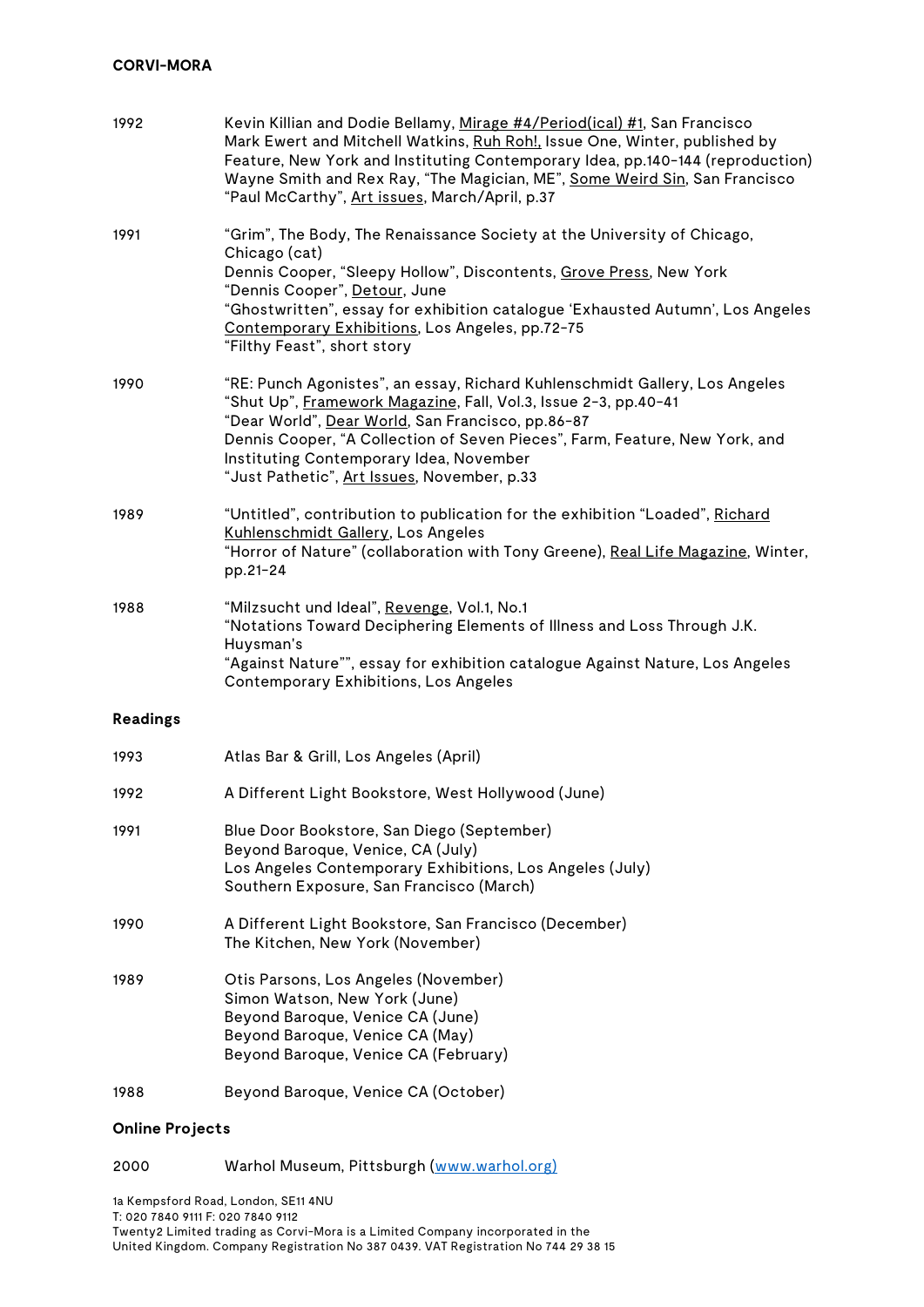| 1999                            | "The Vampire Lecture Notes" (collaboration with Laurence Rickels)<br>University of Minnesota Press (no longer extant)                                                                                                                               |
|---------------------------------|-----------------------------------------------------------------------------------------------------------------------------------------------------------------------------------------------------------------------------------------------------|
| Awards                          |                                                                                                                                                                                                                                                     |
| 2008                            | California Community Foundation 2008 Fellowship for Visual Artists                                                                                                                                                                                  |
| 2003                            | Otis College of Design Faculty Development Grant                                                                                                                                                                                                    |
| 2001                            | US/Japan Creative Artist Fellowship                                                                                                                                                                                                                 |
| 1995                            | Art Matters Fellowship                                                                                                                                                                                                                              |
| <b>Monographic Publications</b> |                                                                                                                                                                                                                                                     |
| 2010                            | "Richard Hawkins: Third Mind", Yale University Press                                                                                                                                                                                                |
| 2008                            | "Richard Hawkins - Of Two Minds, Simultaneously", Verlag der Buchhandlung<br>Walther Konig, de Appel Centre for Contemporary Art, Amsterdam                                                                                                         |
| 2003                            | "Richard Hawkins", Galerie Daniel Buchholz, Köln                                                                                                                                                                                                    |
| <b>Publications</b>             |                                                                                                                                                                                                                                                     |
| 2014                            | "The Crime Was Almost Perfect", Witte de Contemporary Art, Rotterdam, p.110,<br>p.106                                                                                                                                                               |
| 2013                            | "Sur le dandysme aujourd'hui", Centro Galego de Arte Contemporanea, Santiago<br>de Compostela, pp.10-15, 225-227 (cat)                                                                                                                              |
| 2011                            | Jonathan Griffin, "Vitamin P <sub>2</sub> : New Perspectives in Painting", Phaidon Press,<br>pp.128-129<br>Michelle Cotton, "Camulodunum", firstsite, Colchester, pp.46-48                                                                          |
| 2008                            | Christy Lange, "Art Now Vol 3", Taschen, Köln, pp.228-231                                                                                                                                                                                           |
| 2007                            | "Red Eye: L.A. Artists from the Rubell Family Collection", The Rubell Family<br><u>Collection</u> , Miami<br>"10 Jahre Sammlung Sal. Oppenheim", Sal. Oppenheim jr & Cie. S.C.A.,<br>Luxembourg, p.343                                              |
| 2006                            | Bruce Hainley and Liv Stolz, "Another History", Milliken Gallery publication,<br>Stockholm                                                                                                                                                          |
| 2005                            | "The Blake Byrne Collection", The Museum of Contemporary Art, Los Angeles,<br>p.41                                                                                                                                                                  |
| 2003                            | John Waters and Bruce Hainley, "A New Kind of Arty Sex", "Art - A Sex Book",<br>Thames & Hudson, London, pp.134-143<br>John Waters and Bruce Hainley: "Nine Sex Questions - Richard Hawkins", "Art -<br>A Sex Book", Thames & Hudson, London, p.190 |
| 1999                            | Susan Handel, "Cream-Contemporary Art Culture", Phaidon Press, London,<br>pp.172-175                                                                                                                                                                |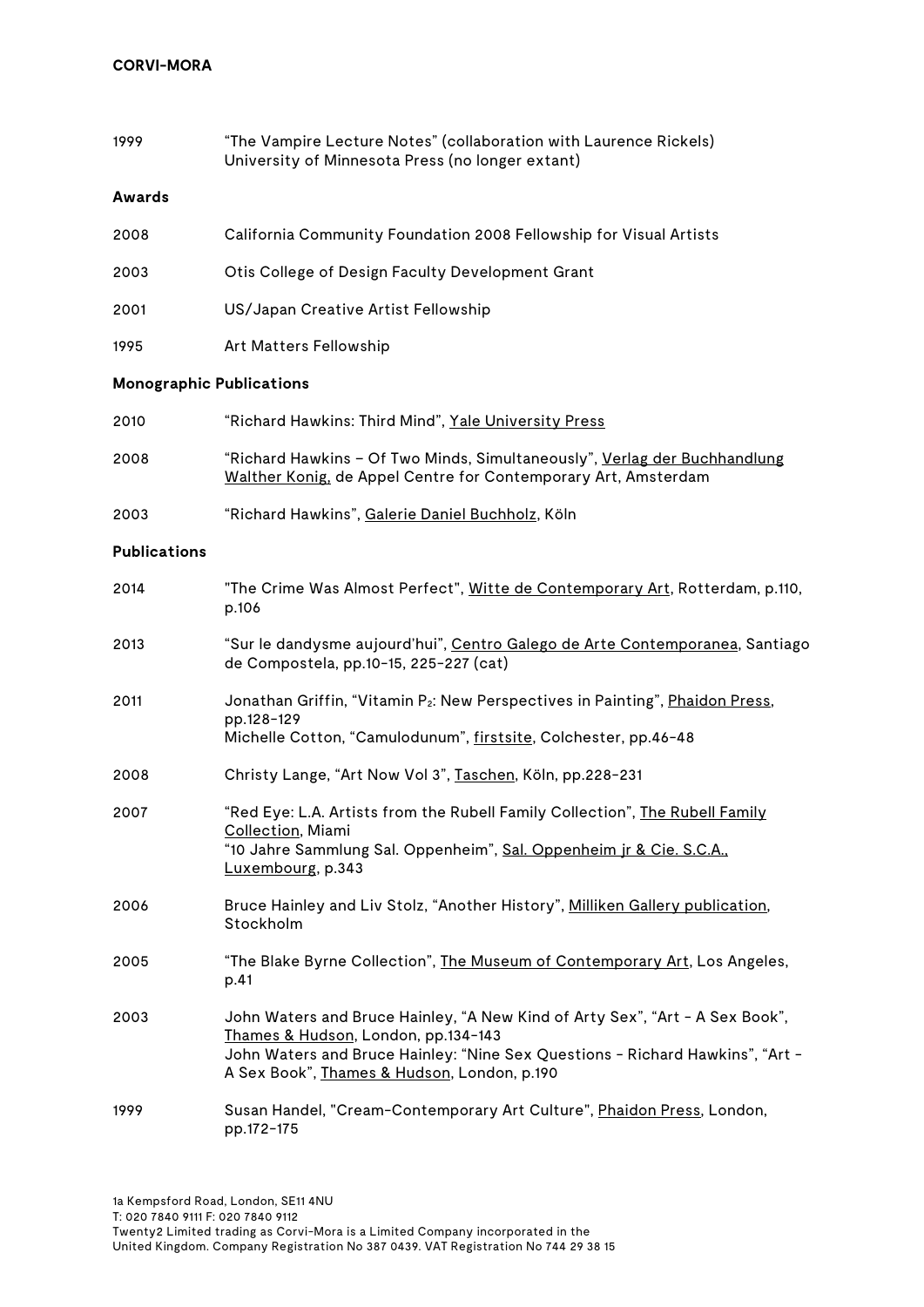1995 "Narcissistic Disturbance", exh. cat. Otis Gallery, Otis College of Art and Design, Los Angeles, pp.27-28

## **Selected Bibliography**

| 2017 | Thomas Duncan, "@richardhawkins01", Carla Quarterly, Issue 8 (Summer)                                                                                                                                                                                                                                                                                                                                                                                                                                                                                                                                                                                                         |
|------|-------------------------------------------------------------------------------------------------------------------------------------------------------------------------------------------------------------------------------------------------------------------------------------------------------------------------------------------------------------------------------------------------------------------------------------------------------------------------------------------------------------------------------------------------------------------------------------------------------------------------------------------------------------------------------|
| 2016 | Andrew Durbin, Richard Hawkins, "Against Message", Mousse 53, April, pp.280-<br>287                                                                                                                                                                                                                                                                                                                                                                                                                                                                                                                                                                                           |
| 2015 | Oliver Basciano, "Views London", Spike Art Quarterly #45, September, p.185<br>"Must See London", Artforum.com, July 20<br>Ekaterina Bazhenova, "Purple Diary - Richard Hawkins 'Hijikata Twist' exhibtion<br>at Corvi-Mora, London", Purple.fr, July 8                                                                                                                                                                                                                                                                                                                                                                                                                        |
| 2014 | "The Crime Was Almost Perfect", Wall Street International.com, July 8<br>Agnieszka Gratza, "Critic's Pick, March", ArtForum.com, March 27<br>"5 To See This Weekend", Aesthetica Blog, AestheticaMagazine.com, March 20<br>Darren Pih, "Richard Hawkins: Hijikata Twist", TheDoubleNegative.co.uk, March<br>13<br>Gaelle LeGrand, "Hijikata Twist', the other interpretation of Butoh by Ricard<br>Hawkins", BayTVLiverpool.com, March 6<br>Rachel Campbell-Johnston, "What's on, critics' choice", The Times Saturday<br>Review, Feburary 22, p.20<br>Carlton Whitfield, "Richard Hawkins: Hijikata Twist commissioned by Tate<br>Liverpool", PurpleRevolver.com, Feburary 5 |
| 2013 | T'Neck Hizzelf, "Re'iew: Fun t'be had in works o'Bob Mizer an' Tom o'Finland",<br>Yelosangelestimes.com, December 5<br>"In conversation with Richard Hawkins", Gayletter, December<br>Mike Ciriaco, "The LA museum welcomes an exhibit featuring the work of Bob<br>Mizer and Tom of Finland", Frontiers LA, November 7<br>Yale Breslin, "Bob Mizer and Tom of Finland at MOCA", Coolhunting.com,<br>November 1<br>"In the Galleries: Bob Mizer and Tom of Finland", Advocate.com, October 31<br>Sophie Van Vlierberghe, "Culture populaire et subversion", Le Bien Public,<br>October 18                                                                                     |
| 2012 | Dan Fox, "Whitney Biennial 2012", Frieze, September<br>John Arthur Peetz, "Richard Hawkins", artforum.com, February, 29                                                                                                                                                                                                                                                                                                                                                                                                                                                                                                                                                       |
| 2011 | Maximilian Geymüller, "Look Forward to What's Already Gone By", Spike, Issue<br>29, pp.64-73<br>Wolfgang Tillmans, "Best of 2011", Artforum, December, pp.192-193<br>Catherine Wagley, "Unexpected Collaboration", LA Weekly.com, November 9<br>Martin Herbert, "Camulodunum", Art Monthly, November, pp.31-32<br>Liz Kotz, "Richard Hawkins; Hammer Museum, Los Angeles", Artforum, Summer,<br>pp.396-397<br>Kari Rayner, "Review of 'Third Mind'", Northwestern Art Review, February                                                                                                                                                                                        |
| 2010 | "Richard Hawkins", Artforum, December<br>Andrew Beradini, "Cruising Richard Hawkins", Mousse Magazine, Issue #12<br>Skye Sherwin, The Guide (Guardian), November 6<br>Brooke Hodge, "Seeing Things: Richard Hawkin's Haunted Houses", New York<br>Times Style Magazine, May 27                                                                                                                                                                                                                                                                                                                                                                                                |
| 2009 | Ken Johnson, "Art in Review: Richard Hawkins", New York Times, December 18,<br>C30                                                                                                                                                                                                                                                                                                                                                                                                                                                                                                                                                                                            |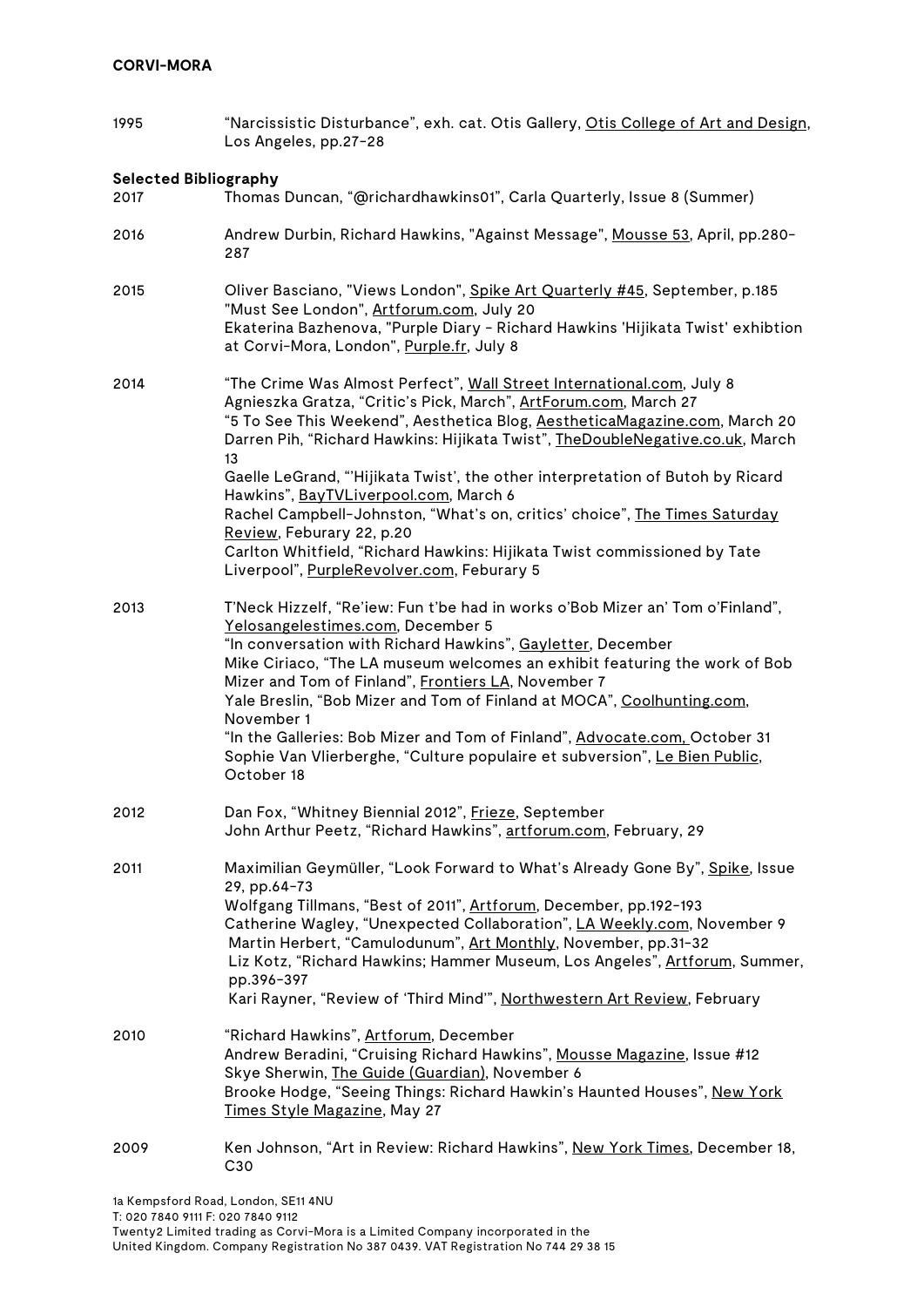|      | Martin Coomer, "Best of the Year '09", <i>Iimeout</i> , London, December 17-30, pp.66-<br>67<br>Michael Ned Holte, "Best of 2009, No.10, Richard Hawkins, Entropy Place",<br>Artforum, December, pp.192-193<br>Richard Hawkins, "The Artists Artists: Best of 2009", Artforum, December, p.97<br>"Media Gallery: Frieze Art Fair 2009", www.thedailybeast.com, p.16<br>Edoardo Bonaspetti, "Richard Hawkins: A Special Project for Domus", Domus,<br>May, Issue 925, pp.129-131<br>Mariuccia Casadio, "Deduct", Vogue Italia, No.704, April, p.155<br>Martin Coomer, "Richard Hawkins", ArtReview, April<br>"Recommended: Richard Hawkins", The Big Issue, February 16-22, p.31<br>Francesca Gavin, "Richard Hawkins", Dazed and Confused, Issue 70, February,<br>p.172<br>Philipp Kaiser, "Richard Hawkins Infinitely Desired", Parkett, No.84, pp.6-14                                                                                                                                                                                                                                                                                                      |
|------|---------------------------------------------------------------------------------------------------------------------------------------------------------------------------------------------------------------------------------------------------------------------------------------------------------------------------------------------------------------------------------------------------------------------------------------------------------------------------------------------------------------------------------------------------------------------------------------------------------------------------------------------------------------------------------------------------------------------------------------------------------------------------------------------------------------------------------------------------------------------------------------------------------------------------------------------------------------------------------------------------------------------------------------------------------------------------------------------------------------------------------------------------------------|
| 2008 | Andrew Berardini, "Cruising Richard Hawkins", Mousse Magazine, No.12, January,<br>pp.4,5,108-110<br>Michelle Grabner, "Critic's Picks: Richard Hawkins", Artforum.com, January<br>Sonia Campagnola, "Live from Los Angeles", Flash Art, January/February,<br>pp.136-138<br>Frank Wagner, "Normality Inside the Peanut Gallery", in: exh. cat. "Just<br>Different", Cobra Museum, Amstelveen<br>Contribution in Starship, No.11, pp.50-51                                                                                                                                                                                                                                                                                                                                                                                                                                                                                                                                                                                                                                                                                                                      |
| 2007 | Michael Ned Holte, "On the Ground: Los Angeles", Artforum, December, p.291<br>Dennis Cooper, "Galerie Dennis Cooper Presents a Tiny Richard Hawkins<br>Survey Show in Light of His Real World Retrospective", denniscooper-<br>theweaklings.blogspot.com, November<br>Katie Sonnenborn, "Good Morning, Midnight", Frieze, October, p.275.<br>David Velasco, "Amsterdam: Richard Hawkins at De Appel", Artforum,<br>September, p.223<br>Amra Brooks, "Must See Art, Richard Hawkins at Richard Telles Fine Art", LA<br>Weekly, September 13-20, p.85<br>Holland Cotter, "Good Morning, Midnight", New York Times, July 27, p.B30<br>Nikki Columbus, "Critic's Picks", Artforum.com, July<br>Doug Mc Clemont, "On Good Morning, Midnight Curated by Bruce Hainley at<br>Casey Kaplan New York", saatchi-gallery.co.uk, July 10<br>Michael Ned Holte, "Options, Not Solutions", Afterall, Spring/Summer, pp.36-43<br>Dominic Eichler, "Variety Shows", Afterall Journal 15 Spring/Summer, pp.44-52<br>Barry Schwabsky, "Richard Hawkins", Artforum, March, p.337<br>Megan Sullivan and Francesca Lacatena, "An Interview with MAT", MAT # 2,<br>Berlin, pp.17-19 |
| 2006 | Ossian Ward, "Richard Hawkins", Time Out, December 19<br>Catherine Taft, Artforum.com, October 3-14<br>Michael Krebber, "Notes from the Slip Box", Grey Flags, p.149<br>Joseph Wolin, "Richard Hawkins", Time Out New York, June 15-21<br>Vivian Rehberg, "Le Voyage Intérieur", Frieze, Issue 98, April, p.175<br>Antony Hudek, "Le Voyage Intérieur", Flash Art International, March/April, p.54<br>Alex Farquharson, "Different Strokes", Frieze, March, pp.14-15,134-139<br>Mark Wilshire, "Le Voyage Intérieur", Art Monthly, March, pp.29-30                                                                                                                                                                                                                                                                                                                                                                                                                                                                                                                                                                                                            |
| 2005 | Christopher Miles, "Richard Hawkins", Artforum, February, pp.178-179<br>Terry Myers, "Richard Hawkins", Modern Painters, February, p.107                                                                                                                                                                                                                                                                                                                                                                                                                                                                                                                                                                                                                                                                                                                                                                                                                                                                                                                                                                                                                      |
| 2004 | Michael Ned Holte, "Los Angeles", artforum.com, December<br>"Richard Hawkins", Artforum, October, p.265                                                                                                                                                                                                                                                                                                                                                                                                                                                                                                                                                                                                                                                                                                                                                                                                                                                                                                                                                                                                                                                       |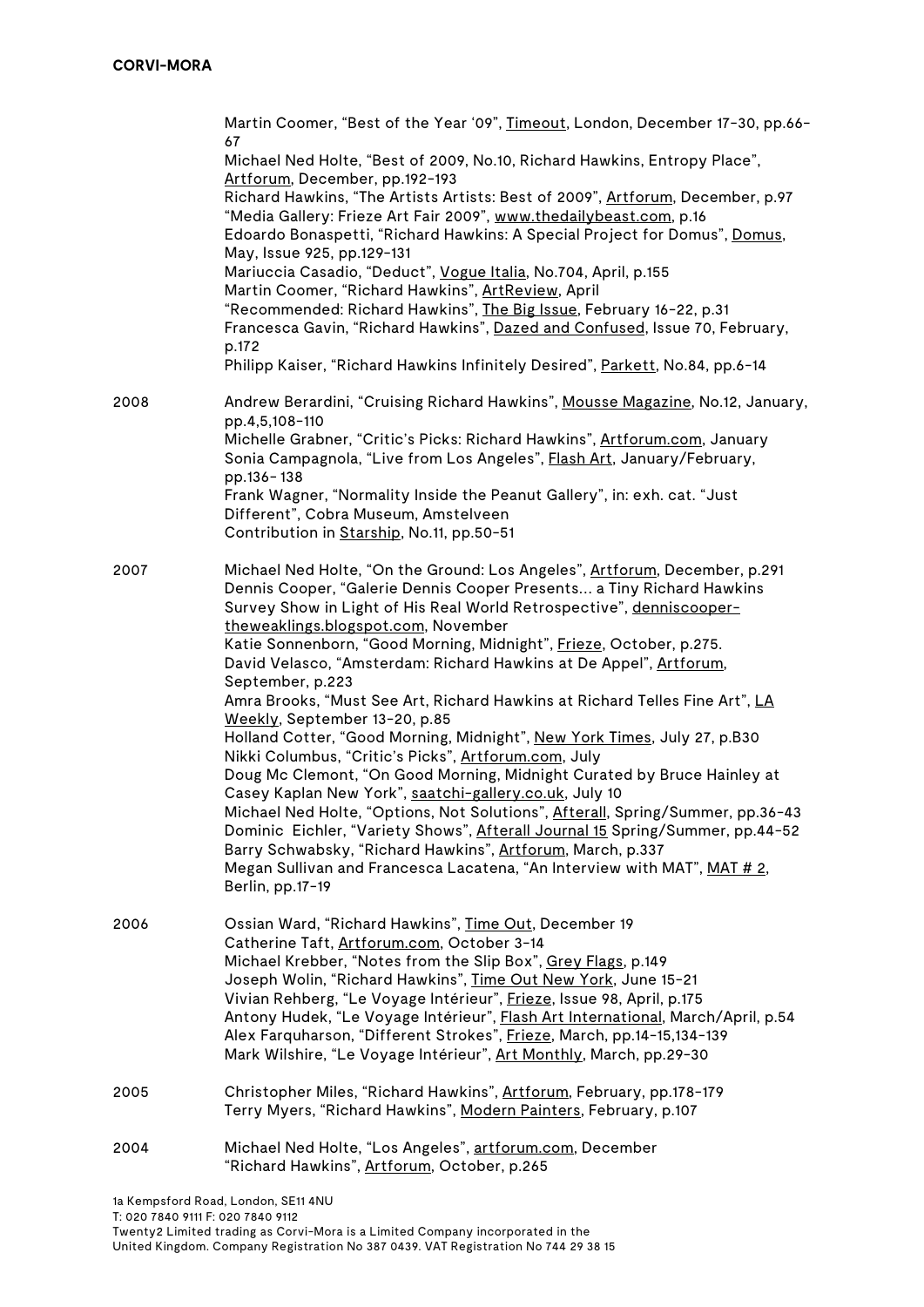|      | Peter Abs, "Richard Hawkins - Daniel Buchholz", Flash Art, No.238, October, p.132<br>Michael Krebber, "Notizen aus dem Zettelkasten", Texte zur Kunst, September<br>pp.157-159<br>Johanna Di Blasi, "Grün leuchtet der Wald", Kölner Stadt-Anzeiger, June 22, p.24<br>Richard Hawkins, "Postmortem. Devil May Sign", ArtUS, No. 3, June-August,<br>pp.44-45<br>Terry R. Myers, "Abstract to a Fault", ArtReview, May, pp.58-61                                                                                                                                    |
|------|-------------------------------------------------------------------------------------------------------------------------------------------------------------------------------------------------------------------------------------------------------------------------------------------------------------------------------------------------------------------------------------------------------------------------------------------------------------------------------------------------------------------------------------------------------------------|
| 2003 | David Rimanelli, "Brush Stroke", Artforum, Vol. XLII, No.3, November, p.46<br>Tamara Sussman, "Hans Broek, Taft Green, Richard Hawkins", ArtUS,<br>November/December, p.6<br>Richard Hawkins, "Top Ten", Artforum, Vol. XXXiX, No.3, November, p.80<br>Alex Farquharson, "Richard Hawkins", Frieze, September/October, pp.121-122<br>Leonore Welzin, Von Zombie-Objekten zu Pupurrot-Bildern", Rhein-Neckar-<br>Zeitung, No.221, September 24, p.9<br>Andreas Sommer, "Das Bild als Oberfläche für Nomadisierende Ideen", Die<br>Heilbronner Stimme, September 19 |
| 2002 | Martin Coomer, Time Out, July 3-10, p.59<br>Glenn Waldron, "The Things We Do For Art", i-D, May, pp.97-98<br>David Pagel, "MOCA Sampler is a Mixed Treat", Los Angeles Times, February 8,<br>pp.F1, F26                                                                                                                                                                                                                                                                                                                                                           |
| 2001 | Sadie Coles, "Mario Testino's Art Index", Visionaire, May/June, p.7<br>Rainer Unruh, "Junge Kunst aus Kalifornien", Kunstforum International,<br>April/May, pp.384-385                                                                                                                                                                                                                                                                                                                                                                                            |
| 2000 | Richard Hawkins, "Top Ten", Artforum International, November, p.52<br>Alex Farquharson, "Richard Hawkins", Frieze, September/October, pp.121-122<br>"Collage Homage", Gay Times, June, p.74<br>Martin Coomer, Time Out, No.1554, May 31-June 7, p.51                                                                                                                                                                                                                                                                                                              |
| 1999 | Bruce Hainley, "Message to Michael", Frieze, September/October, pp.72-77<br>Angus Ivy, "WOp:ANP Antwerp, Belgium", ZINGMAGAZINE, Vol.3, Spring/Summer,<br>pp.229-30<br>Bert Popelier, "Jonge Amerikanen", De Financieel Economische Tijd, February 3,<br>p.12<br>Luc Lambrecht, "Americaans En Toch Niet", De Morgan, February 12, p.14<br>Michael Cohen, Flash Art, pp.131-132                                                                                                                                                                                   |
| 1998 | William Jaeger, "Shock Tactics: Contemporary Photography Flirts with<br>Disaster", Art New England, October/November, pp.20-21, 69<br>Christopher Miles, "Notes on Richard Hawkins, Lost Heads", X-Tra, Vol.1, No.5,<br>Spring/Summer, pp.5-6, 11-13<br>Holland Cotter, "Art in Review: Jochen Klein, Raghubir Singh Richard Hawkins,<br>Scott Hug and Jeff Ono", The New York Times, June 26, p.E38<br>Christopher Miles, "Un-real!", Detour, April, p.80<br>Terry R. Meyers, ON PAPER, March/April, pp.52-53<br>Bruce Hainley, Artforum, March, p.106           |
| 1997 | Bill Arning, "More", Time Out New York, December. 24, p.59<br>Leah Ollman, Los Angeles Times, November 28, p.F31<br>Cathy Curtis, "The Cold Shoulder", Los Angeles Times, (Orange County Ed.),<br>October 21, p.F2<br>Ann Doran, Time Out New York, August 7, p.47                                                                                                                                                                                                                                                                                                |
| 1996 | "Goings On About Town", The New Yorker, August 5, p.14                                                                                                                                                                                                                                                                                                                                                                                                                                                                                                            |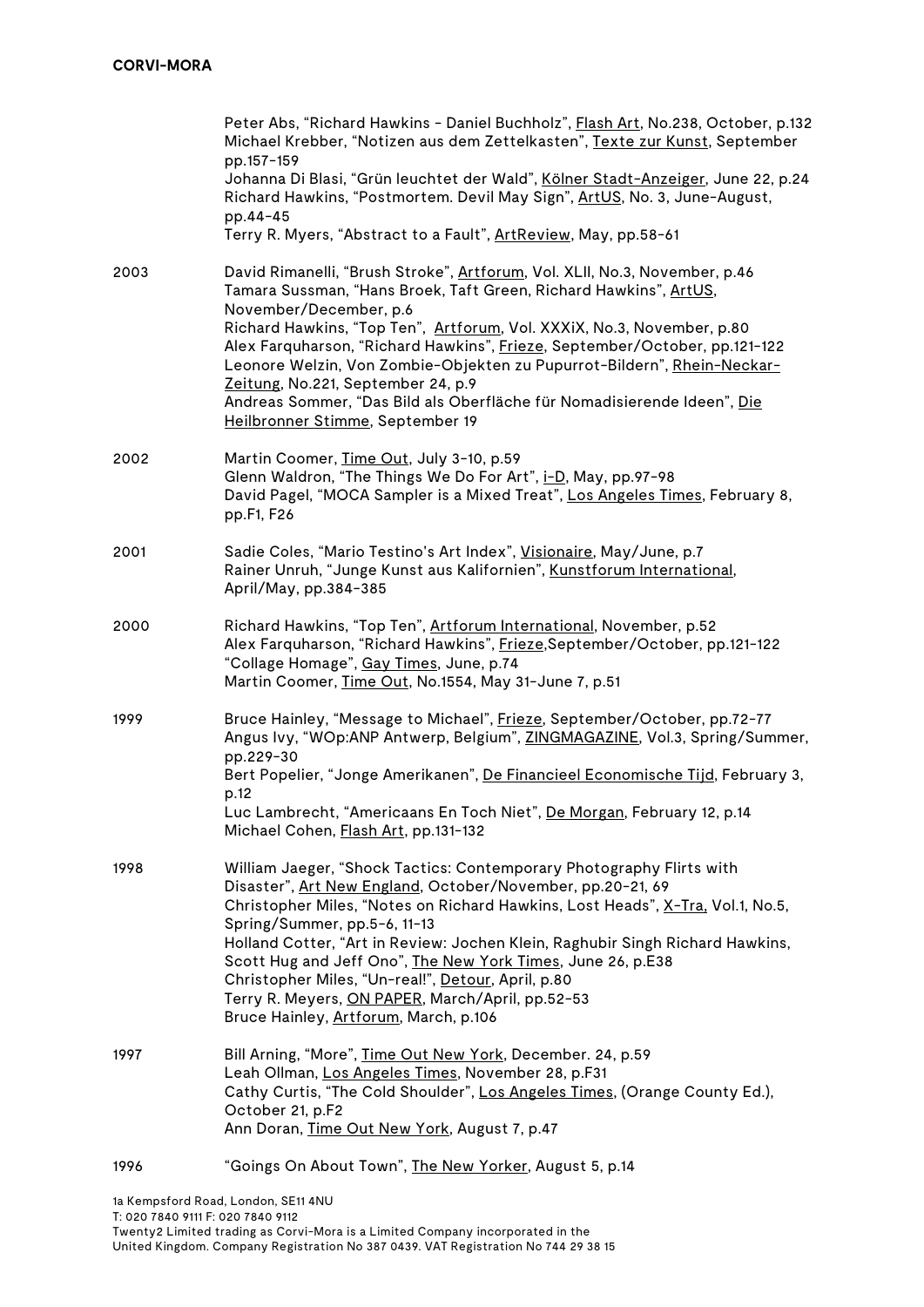Susan Kandel, Los Angeles Times, May 28, p.F2

| 1995 | Lars O.Ericsson, "Tva Kronor Provocear Mer än Homoerotik", Dagens Nyheter,<br>November 1, p.B2<br>Thomas Connors, New Art Examiner, September, p.42<br>Deborah Wilk, Flash Art, Summer, p.76<br>Christopher Knight, "Last Chance for Eden: Selected Art Criticism by<br>Christopher Knight", (edited by Malin Wilson, forward by Dave Hickey), Art<br>Issues, pp.309-312<br>Susan Kandel, "Taking an Intriguing Look at Three Distinct Visions", Los Angeles,<br>May 28, p.F2<br>Susan Kandel, "Hawkin's Latest on Male Desire: Decorative Not Edgy", Los<br>Angeles Times, April 13, p.F7<br>David Greene, "Beyond Etch-a-Sketch", Los Angeles Reader, April, p.20 |
|------|---------------------------------------------------------------------------------------------------------------------------------------------------------------------------------------------------------------------------------------------------------------------------------------------------------------------------------------------------------------------------------------------------------------------------------------------------------------------------------------------------------------------------------------------------------------------------------------------------------------------------------------------------------------------|
| 1994 | Michael Duncan, "LA Rising", Art in America, December, pp.72-83<br>William Wilson, "Irony Becomes Stale Second Time Around", Los Angeles Times,<br>September 28, Section F, pp.1-2<br>Judy Fayard, "Gehry's Diamond in the Rough", Wall Street Journal Europe, June<br>10 <sup>°</sup><br>Genevieve Breerette, "Tout Nouveau, Tout Beau", Le Monde, June 8<br>Nancy Kapitanoff, "Giving Mixed Messages", Los Angeles Times, May 6, p.F9<br>Curt Sanburn, "At Home with Male Erotica", Out, April, pp.116-118<br>Terry Meyers, Art Issues, March/April, p.39<br>Rhonda Lieberman, "Revenge of the Mouse Diva: Karen Klimnik", Artforum,<br>February, p.81            |
| 1993 | Susan Kandel, "Richard Hawkins", Los Angeles Times, October 27, pp.F6-7<br>David Pagel, "TRI-Sexual", Los Angeles Times, April 1, p.8<br>Michael Cohen, "The City Without Organs", FlashArt, March/April, pp.67-70<br>Michael Duncan, Art Issues, January/February, p.36                                                                                                                                                                                                                                                                                                                                                                                            |
| 1992 | Lance Carlson, Artweek, December 17, p.17<br>David Pagel, "Fluff and Force", The Los Angeles Times, December 3, p.F4<br>"From New-York", BT-Bijutso Techno, October, p.134<br>Jennifer Marrs, "Simple Style with a Complex Meaning", Courier, October 2,<br>pp.15, 18<br>Dean Smith, Artweek, August 6, p.34<br>Kim Levin, "Choices", The Village Voice, August 4, p.72<br>"Goings on About Town", The New Yorker, July 27, p.9<br>Jennie David, "Buttholes, Bricabrac and Body Parts: Marginalia in "True Grit"",<br>Gay and Lesbian Times, June 27, p.56<br>David Pagel, Art Issues, March/April, p.34                                                            |
| 1991 | "Feature Creatures", Flash Art, November/December, p.152<br>Fred Fehlau, Flash Art, November/December<br>Dennis Cooper, "Openings", Artforum, November, p.128<br>Susan Kandel, "LA in Review", Arts, October, pp.103-104<br>Amy Gerstler, Artforum, September, pp.141-142                                                                                                                                                                                                                                                                                                                                                                                           |
| 1990 | Steve Abbott, "Gay Iconography, In Context", Bay Area Reporter, September 20,<br>p.35                                                                                                                                                                                                                                                                                                                                                                                                                                                                                                                                                                               |
| 1989 | Richard Stephens, "Aspects of our Corporeal Selves", Artweek, August 12<br>Judith Spiegel, "Brave and Troubled Voices", Artweek, August 12<br>David Pagel, Arts, Summer                                                                                                                                                                                                                                                                                                                                                                                                                                                                                             |